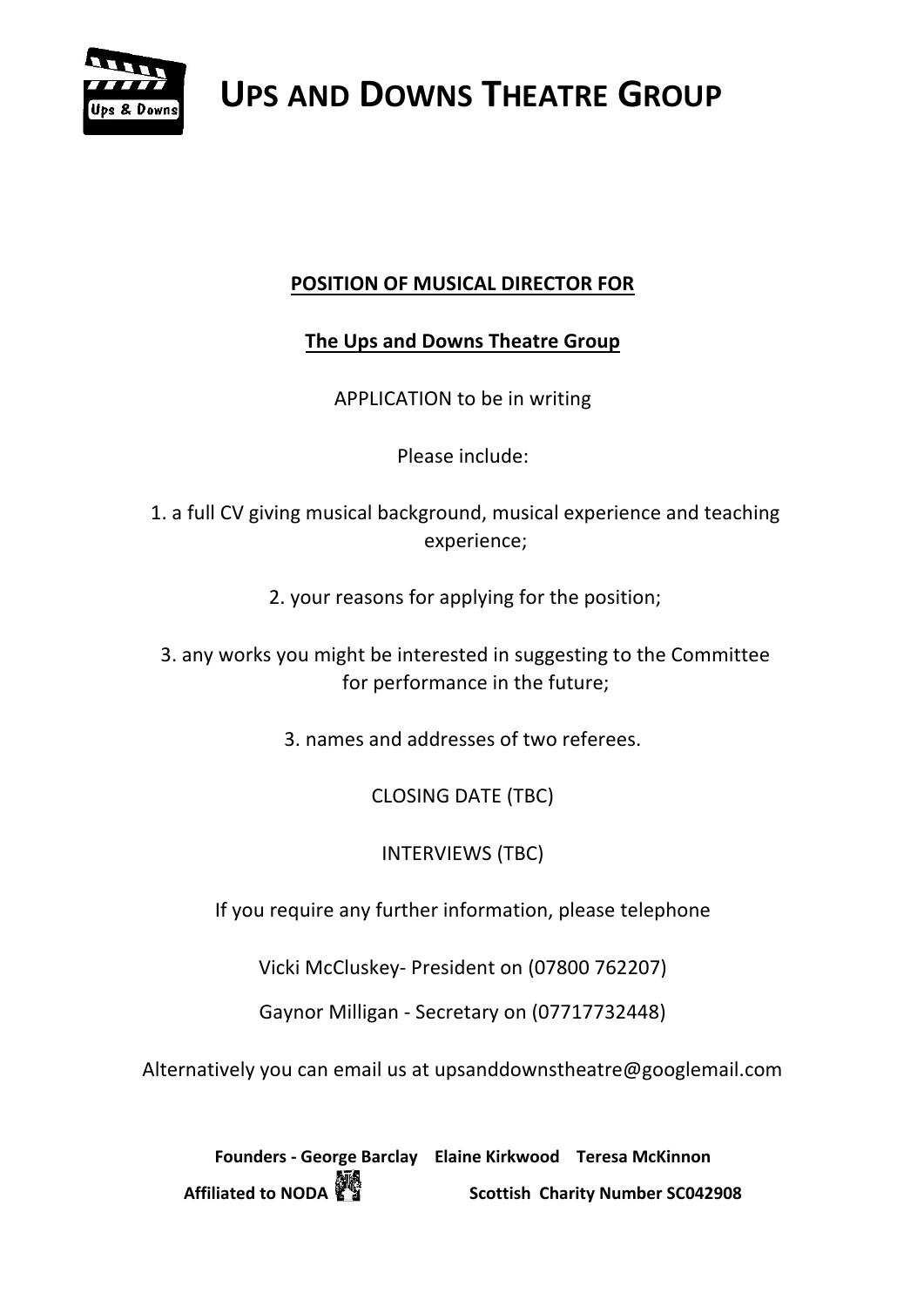

#### **Job Description**

#### **Job Title: Musical Director**

#### **Responsible for:**

All aspects of Musical Direction for the forthcoming production

#### **Reports to**:

President, Vice-President and the Board of Trustees.

#### **Rehearsals:**

Our rehearsals are at St Mary's, Avon Street Motherwell. We rehearse every Sunday (excluding school holidays) August to March from 2pm – 5pm. It is extremely important that the applicant is able to attend all of these rehearsals to ensure consistency for our cast.

#### **Key activities:**

- Work in equal partnership with all the appointed members of the production team to identify and agree themes and topics for the forthcoming production.
- Work in collaboration with members of the production team in the selection of music and provide advice and guidance as require.
- Provide advice and guidance to the President and Board of Trustees at regular intervals on all aspects of the musical development of the production.
- Ensure fairness and equity is applied in the selection of cast members for particular parts/roles.
- Provide musical direction to cast members in accordance with production requirements. This includes teaching songs.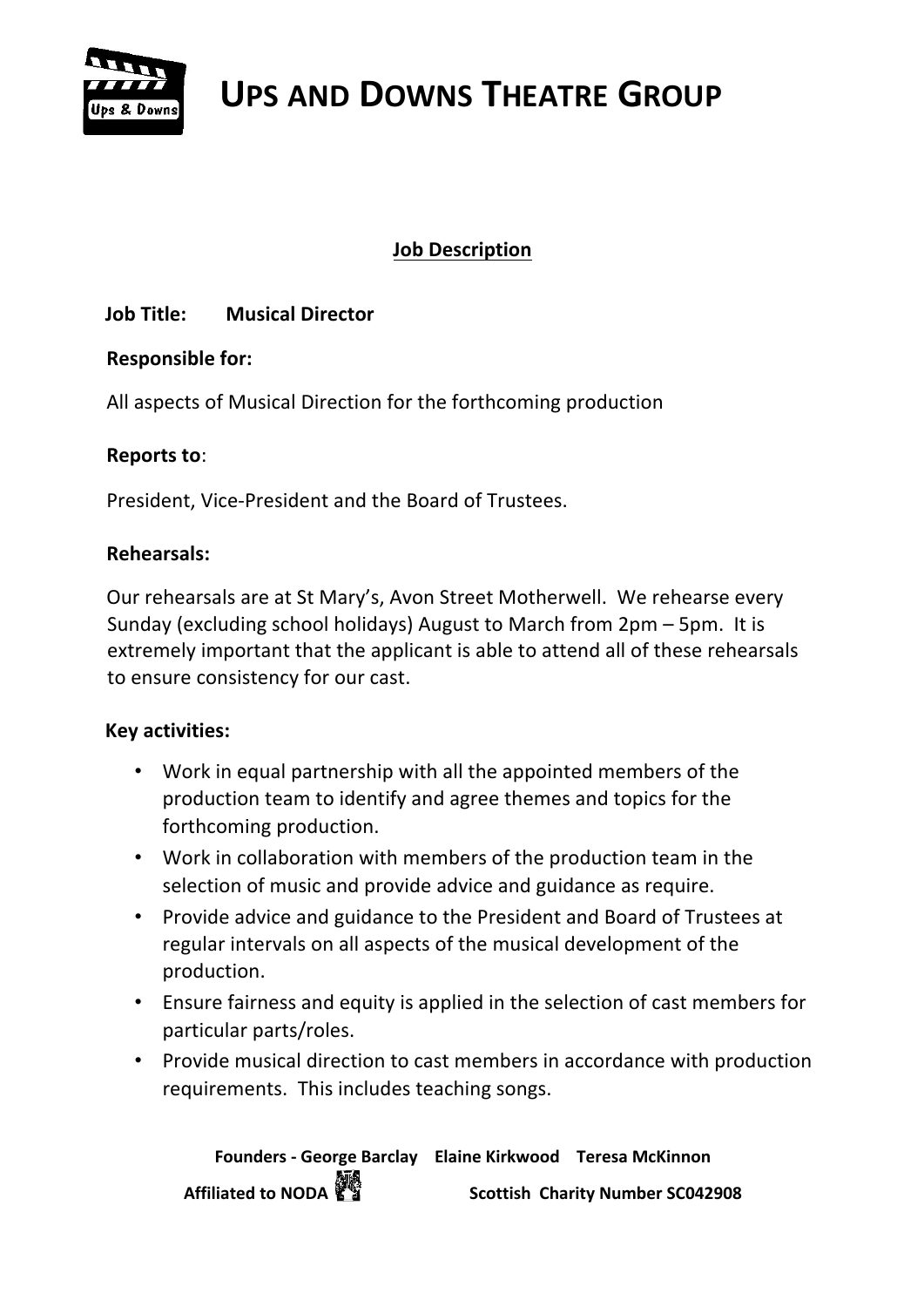

- Develop a learning aid to facilitate the teaching of songs as required eg: through the creation of a Compact Disc (CD) in accordance with agreed practices.
- Arrange all music for the forthcoming production including transposition where necessary and prepare musical arrangements for band members.
- Assess the suitability, and provide recommendations to the Board of Trustees, on the appointment of band members and rehearsal assistants.
- Collaborate with other members of the production team in the presentation of any requested concert parties.
- Liaise with venue management on all aspects of sound production.

#### **Skills**:

Must be an excellent communicator and a committed team player with good organisational skills.

#### **Knowledge and Experience**:

Knowledge and experience of musical theatre and/or musical theatre production and working with individuals in particular with special needs would be advantageous.

#### **Most challenging part of the job**:

Recognising the skills and abilities strengths and weaknesses of all cast members The term 'cast member' is applied to all personnel intending to appear on stage as part of the production.

### **NB: A full disclosure (PVG) is required for this position.**

*This job description may be subject to review at any time in agreement with main committee.*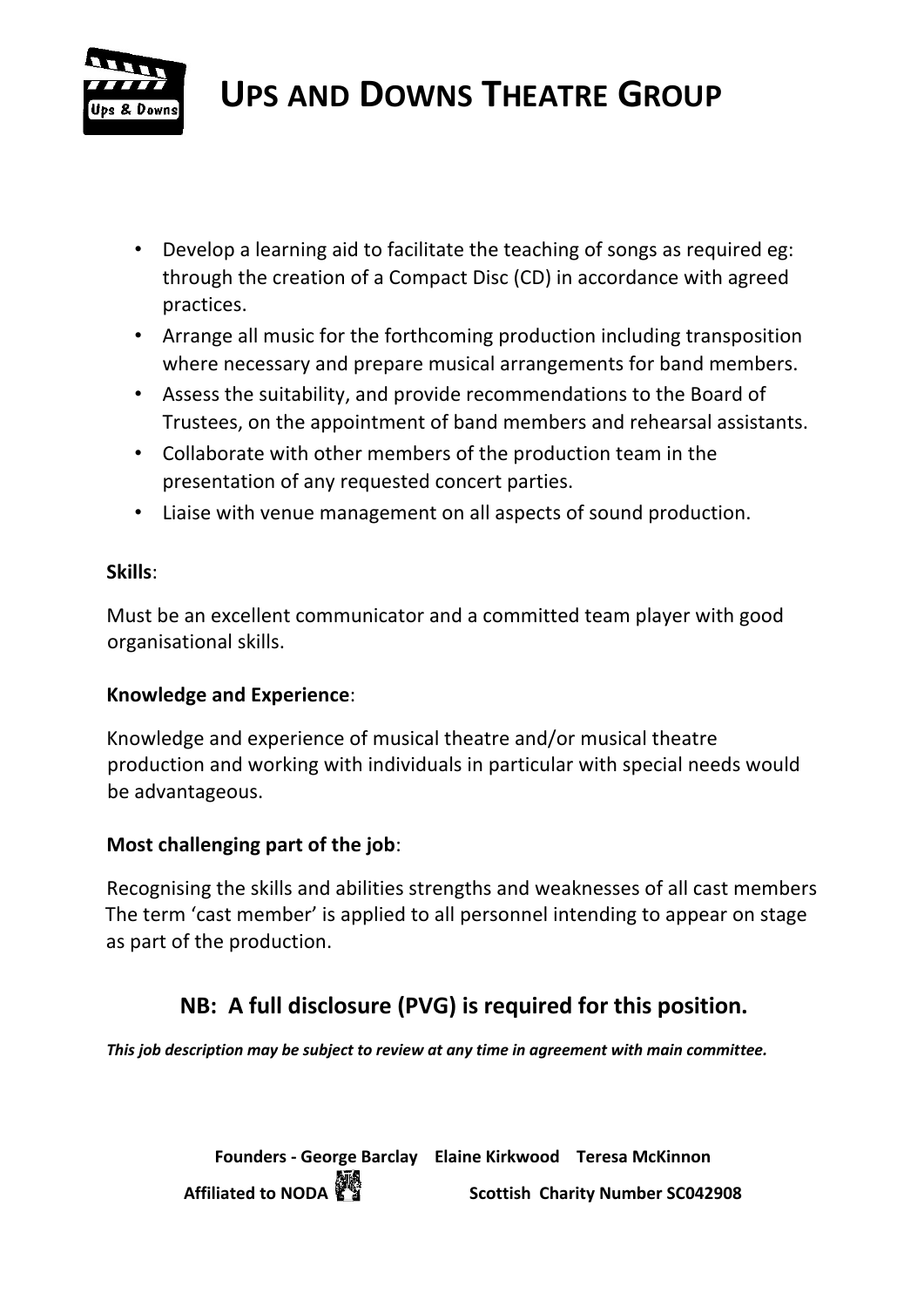

## **REMUNERATION**

Sunday Rehearsals: **E25 per hour** (2pm – 5pm)

Show Week Performance Fee: £385 (Sat & Sun rehearsal included)

**\*\*Any taxes due are the responsibility of recipient.\*\***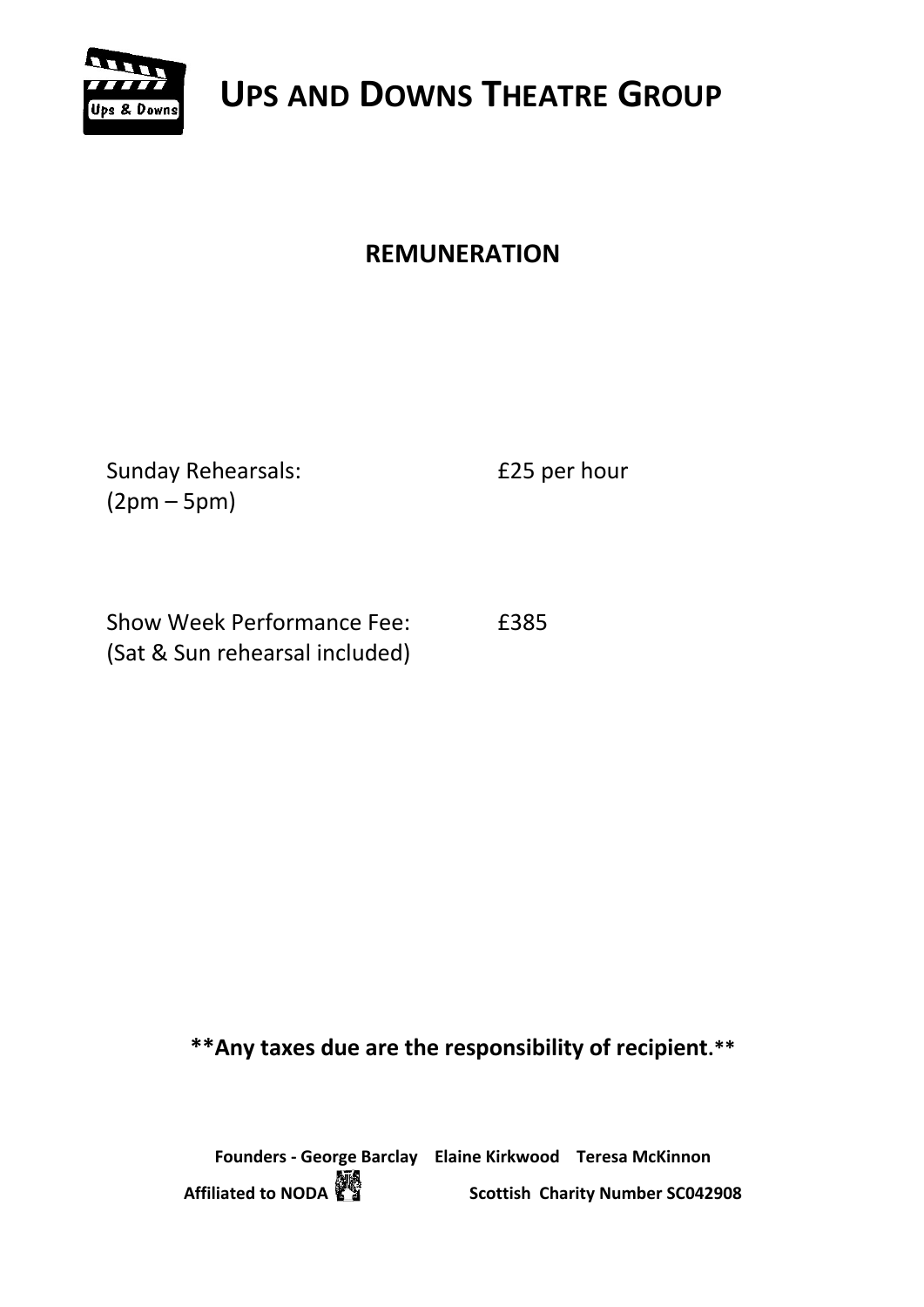

#### **Information Sheet**

The Ups and Downs Theatre Group was formed in July 1995 to provide a fun, creative outlet for children with Down's syndrome and their siblings.

Down's syndrome is the most common form of learning disability in Britain today. It occurs at random in about one in seven hundred births and is caused by the presence of an extra chromosome in every cell of the body.

This extra chromosome is what links all people with Down's syndrome together, but it is all their other characteristics which tell them apart.

When school teachers George Barclay, Elaine Kirkwood and Teresa McKinnon decided to set up a small theatre group in 1995, they could never have dreamed the Ups & Downs would turn out to be the huge success story we have today. Being a music teacher, and having a background in drama, George was very aware that many of his young students with Down's syndrome shared a love of music, and felt sure he could tap into their potential through the medium of song, dance & drama. They initially contacted Down's Syndrome Scotland to find out just how many families would possibly be interested, and they were very surprised with the large response. Around 40 young people with Down's syndrome and their siblings signed up that first year, with parents, aunties, uncles, grannies & grandpa's watching proudly in the audience, as the curtain rose for the first time on their revue show. Ages range from 5 to young adults.

Over the past 21 years the club has continued to grow from strength to strength. We now have 67 cast members, all relishing their moment in the spotlight. Young people with Down's syndrome can be funny, frail, musical, mischievous, wilful and witty....... just like everyone else. They are individuals with their own strengths and weaknesses, likes and dislikes, hopes and dreams.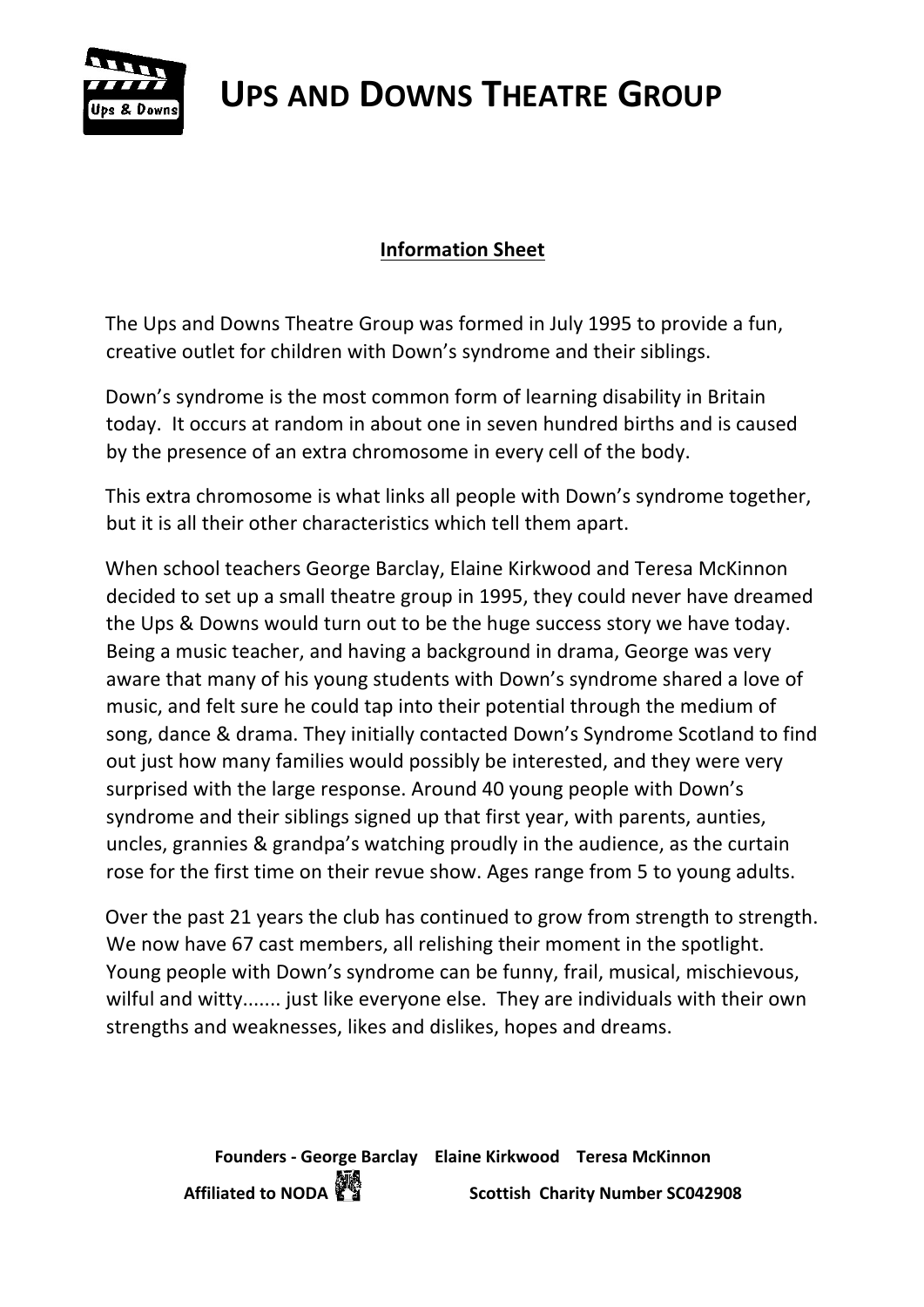

We have been blessed with wonderful and dedicated production teams over the year, while sympathetic to the various needs of the cast, are not afraid to push them where require - resulting in slick, well rehearsed shows year on year. This was well illustrated a number of years ago when our then production team decided to introduce drama in Act 2 for the first time. The cast as ever rose to the challenge, and not only learned the choreography, script, and lyrics, but astounded our audiences with their timing and the depth of feeling that they added to the production. The sheer quality of the performance had the audience literally captivated, and was a tremendous success, therefore this mixed revue/drama combination has been incorporated regularly ever since. With the clever scripts, colourful costumes, wonderful comic timing and well chosen songs, the cast delight in breaking down any pre conceptions their audiences may have and succeed in showing a hugely positive face of the disability.

Learning songs, dances and stage movements is obviously the main focus for the group and is no mean feat in itself, but it is not our only or even most important role. The Ups & Downs provide learning for disabled children with a whole range of positive experiences: following instructions, working together towards a common goal, overcoming fears and negative feelings, exploring new talents and perfecting new skills.

Since 1995, the group have taken their revue shows to Motherwell Civic Theatre then due to our rising audience figures had no choice but to move to a bigger venue, Hamilton Townhouse in 2009. Over the years we have increased the number of performance nights from 3 in 1996, 4 in 1997, 1998 and 1999 and in the millennium year we had to increase to 5 evenings. Seats are usually at a premium and you have to be early to be guaranteed one.

We are a parent led group with parents and friends helping with costumes, scenery, make up, props etc., and during show week everyone is involved front or backstage in some capacity or other.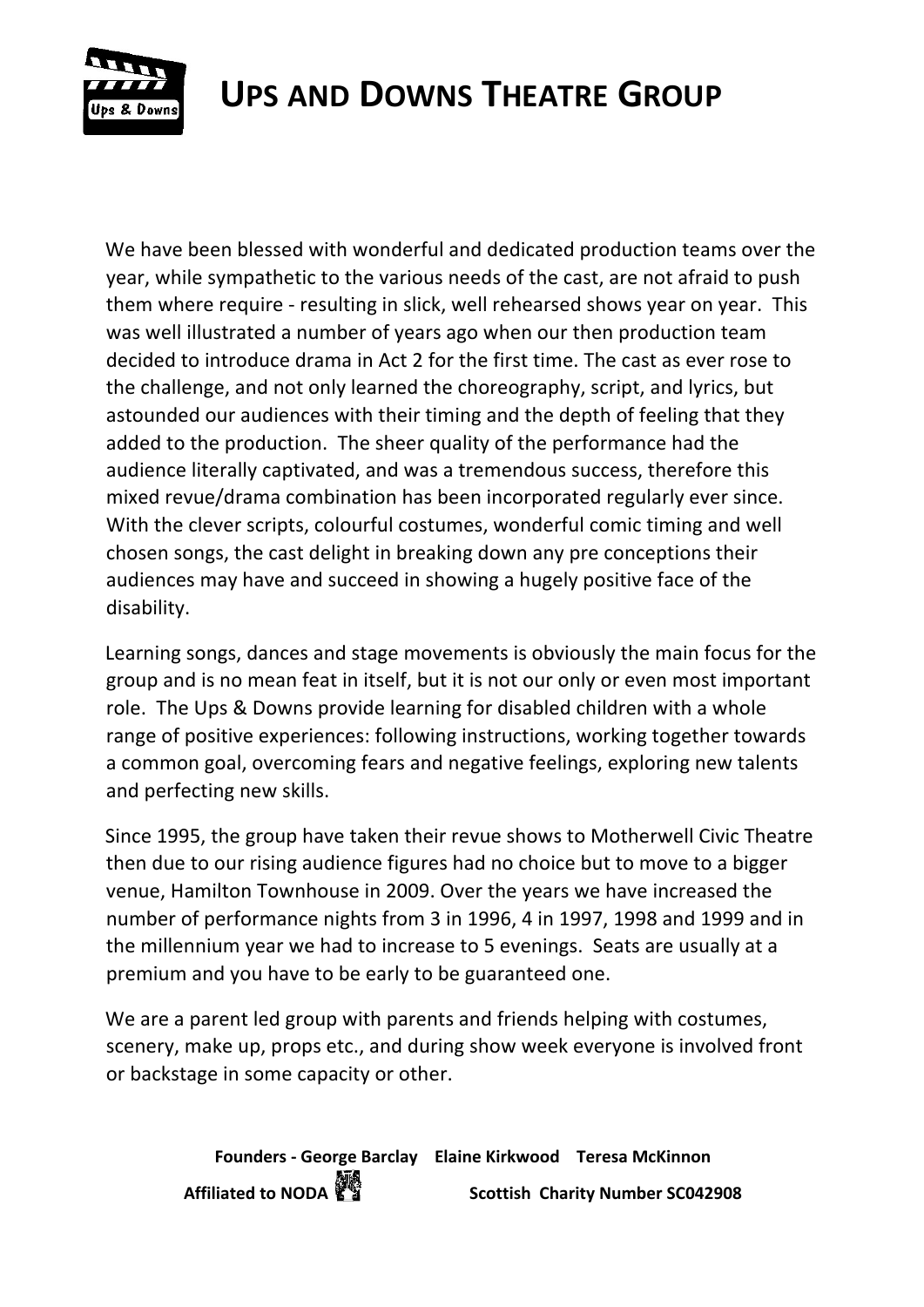

Over the years we have been able to continue growing the group due to the fund raising activities and support from many individuals, groups, businesses, schools, local authorities and the unstinting support of our patron, Edward Reid of Britain's Got Talent fame.

After much debate and consideration in 2012 the club took the immense decision to go it alone and broke away from the auspices of Down's Syndrome Scotland and became a Scottish charity in its own right. With the club continuing to go from strength to strength, the future is still looking very bright for The Ups & Downs Theatre Group.

Throughout the year's we have enjoyed many awards and appearances started in 2009 when we were thrilled to be awarded NODA'S (National Operatic & Dramatic Association) 'Presidents Cup' for our show 'Take 14' - which was voted the most outstanding experience of the presidential year throughout the UK!! We were even more delighted when we discovered that we were the first club to bring the cup to Scotland in its 82 year history. The recognition however didn't stop there. In 2011 we were honoured to receive the Utopia Costumes Youth Award which is presented annually to the youth group/society which has made an impact in the life of its local community. 2011 was also the year that the then President, Lorna Leggatt, was invited to a reception at Buckingham Palace celebrating young people in the performing arts. The event was hosted by Her Majesty the Queen and the Duke of Edinburgh. Our President was one of 350 guests at the event, which included many star guests including Dame Helen Mirren, Kevin Spacey, Sheila Hancock, Michael McIntyre, Jools Holland, Duffy, Joe McElderry and Ellie Goulding. Many more wonderful opportunities have opened up for individual members of the club, including a selection of the cast recording a series of sketches for the BBC in the summer of 2011 for a documentary aimed at 'myth busting' Down's Syndrome.

More recently our good fortunes have continued when Peter Vardy made us their Charity Partner for 2015 and again in 2018. We have had the esteem honour of performing at their launch event at Perth in January. Following a